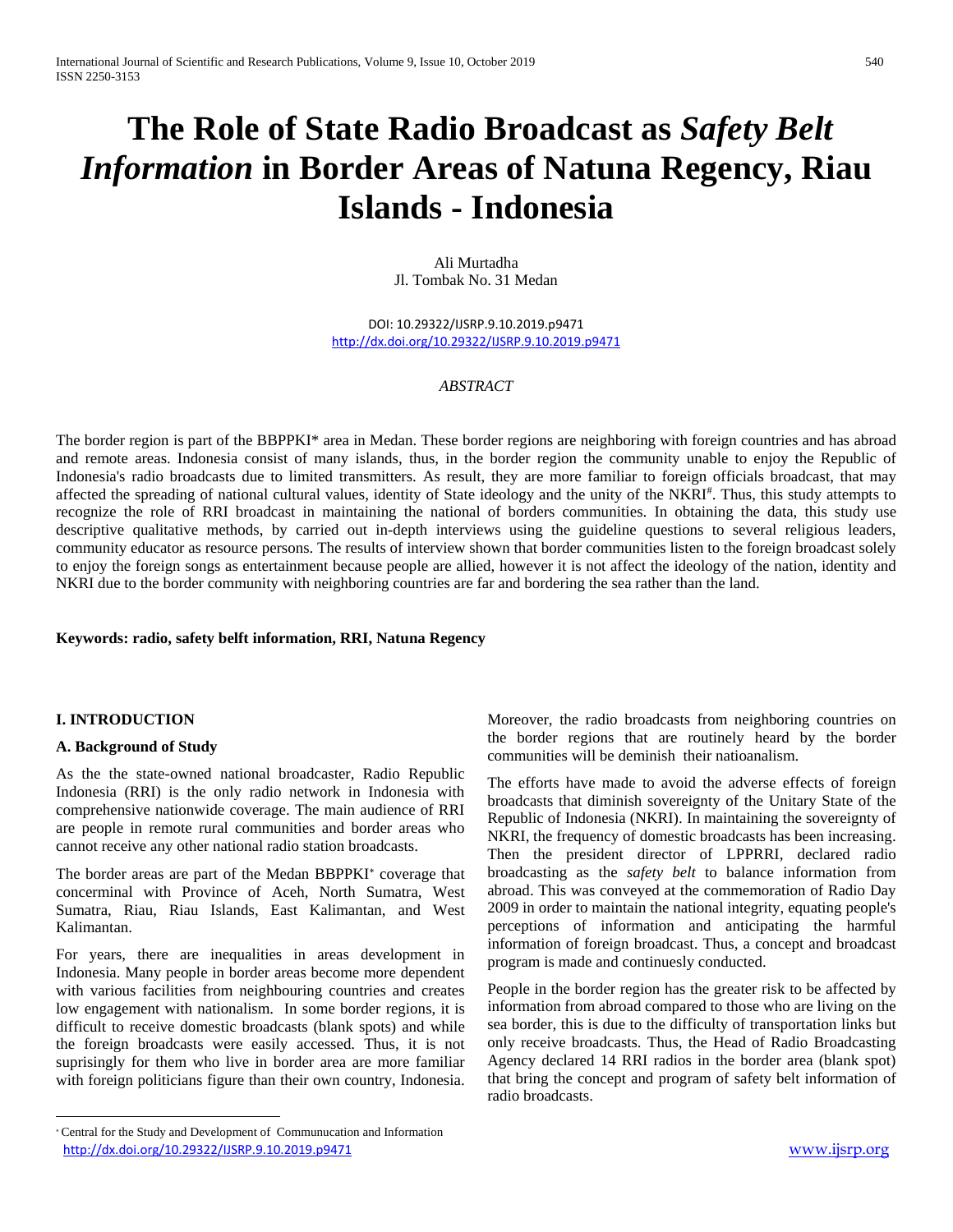The objective of this program is to provide information services in border areas and remote areas which were less affected by other mass media exposure. This seat belt information is intended to increase the sense of nationalism and provide balanced access to for people in the sea and land border areas. Moreover, some state agencies and governments such as the defense and security department, law and human rights departments also encourage this program as border broadcasts, and the most obvious is RRI which has declared itself as a safety belt information in the lagging, farthest and most remote areas of the island.

This study focuses more on information belt broadcast programs using Indonesian language on Radio Republik Indonesia. The specifications frequency on entertainment and broadcasts information, news programs broadcast covering all aspects and among others economic, political, educational, social, criminal and other news that are only local and regional. In the information belt broadcast program as safeguarding the sovereignty of the Republic of Indonesia.

Thus, research is more likely to observe and analyze how perceptions or responses of listeners to broadcast programs as the safety belt informations in the border areas. Theoretical benefits of this study are expected to be able to provide insight, input, reputation about the role of radio broadcasters as safety belt information in the border areas of Indonesia.

## **B. Limitation**

Safety belt information means equalizing perceptions between the the Republic of Indonesia's citizen and those who are living in the border regions who obtain information or news daily from neighboring radio broadcasts.

Broadcasting institutions are broadcasting providers, such as public broadcasting, private broadcasting, subscription broadcasting institutions whose carrying out their duties, functions and responsibilities as guided by the applicable laws.

The discussion of this study is limited to the role of the State Radio of Republic Indonesia in uniting public perceptions of information that can affect border communities on information that interferes with ideological stability, national identity and education of border communities as well as the Indonesian communities who living abroad to anticipate the radio broadcasts from foreign countries.

# **II. LITERATURE REVIEW**

#### **A. The State Radio of Republic Indonesia (RRI)**

Radio is one of the most widely spread media formats in Indonesia. In some remote areas, people have built their own community radio stations to serve their needs. (Nugroho, et.al, 2012:59)

The Radio of Republic Indonesia (RRI) is the state-owned national broadcaster. It is the only radio network in Indonesia with comprehensive nationwide coverage. Its main audience consists of people in remote rural communities who cannot receive any other national radio station and civil servants and military personnel serving in remote islands.

The RRI has offices and studios in all 33 provinces. It operates four national radio services as well as a network of 68 regional stations. RRI also runs an external service called Voice of Indonesia. State radio broadcasts news, talk shows, and educational and current affairs programmes.It makes a point of distributing relevant and practical information (such as cropprices) for rural communities. RRI also broadcasts Indonesian pop music. (Infoasaid, 2012:44)

Radio audiences have declined sharply in recent years as Indonesians have migrated to television instead. In 2003, half the population listened to the radio, according to the government statistics bureau Badan Pusat Statistik (BPS). In 2009, less than a quarter of the population was listening on a regular basis. Nevertheless, radio remains an important source of news and information in rural areas and in remote island communities which are poorly served by other media. (Infoasaid, 2012:39).

The government broadcasting commission or Komisi Penyiaran Indonesia (KPI) which issuesthe radio and television broadcast licences admitted that there were 1,512 authorised radio stations on air in the country. (Infoasaid, 2012:39)

## **Safety Belt Information**

The "safety belt information " concept and program was initially introduced by Parni Hadi throughout his speech "Maintaining the National Integrity" on Radio Day commemoration in 2006. Since then, this concept and program is implementing and increasingly continues in advance. For now, there are 14 production studios plus a broadcasting station in the border areas of Indonesia. This concept and program is similar to the Radio broadcast program *The Corn Belt Hour* which won the US national award in 1939.

The safety belt information is a **s**pecial RRI broadcast in the border area. Through the broadcast program and concept of safety belt information, the RRI has been placed in the forefront in providing broadcast and information services in border and remote areas that are not touched by other mass media exposure. One function of RRI as public broadcasting is a safety belt information. (Hadiyat, 2016: 13). Thus, the concepts and programs are very significant for poverty allevation programs.

The similar study on the role of RRI as state radio broadcast has been investigated by Rachmadi (2017:1) in Bengkalis. The RRI Bengkalis broadcasts in border area to strengthening the national identity, although this radio faced the technical problem in maintains the transmission quality for Indonesian citizens in border area who may obtain the better and comfortable broadcasting from the neighborhood country. (Rachmadi, 2017 and Putri, 2017: 9).

#### **B. Natuna, the Border Areas.**

State borders is a boundary line which is dividing the sovereignty of a state based on international law. Border is a part of the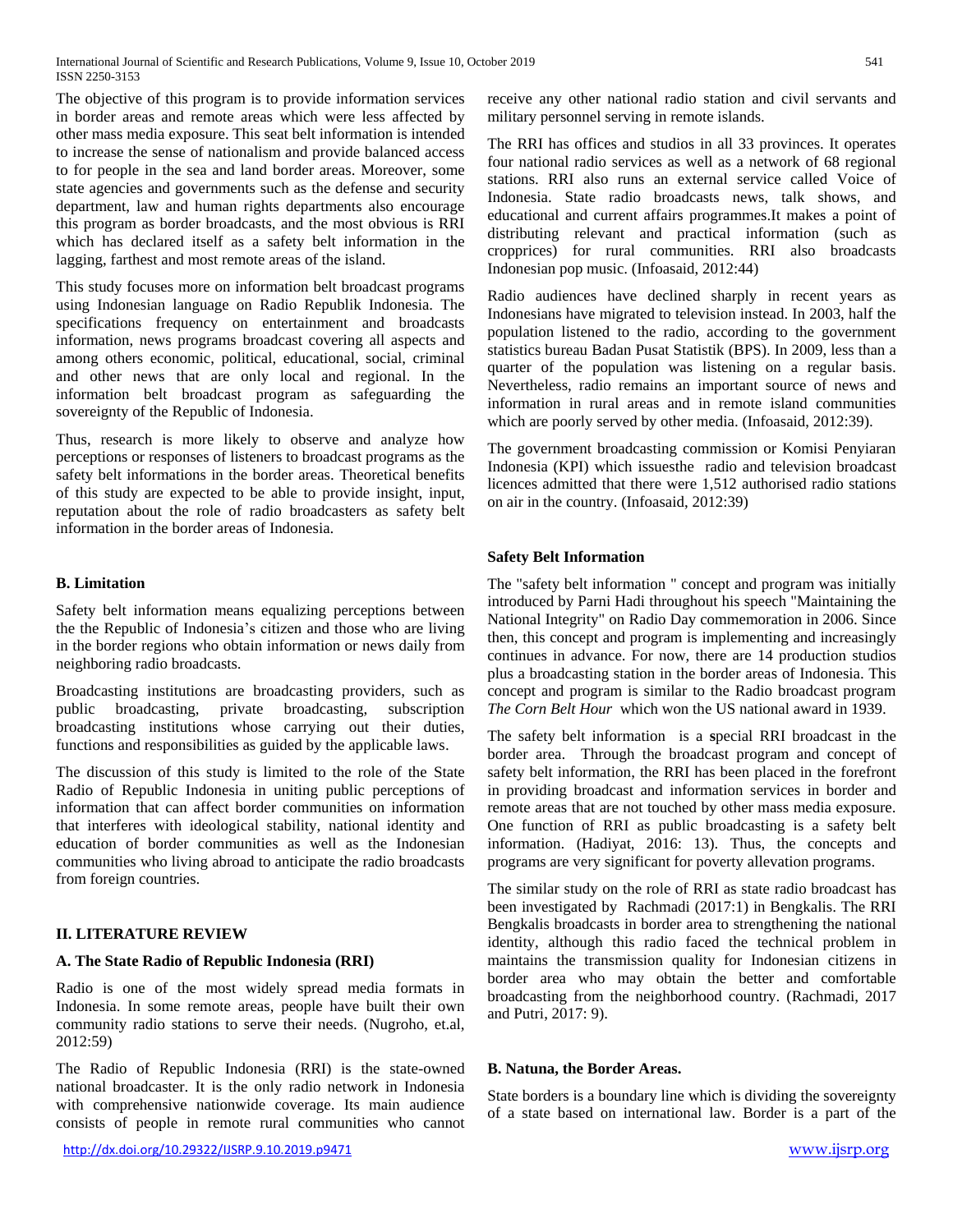International Journal of Scientific and Research Publications, Volume 9, Issue 10, October 2019 542 ISSN 2250-3153

territory of countries located on the inner side along the boundary with Indonesia and other countries, in terms of state borders in the area, the border region located in the subdistrict. (Act of the President of the Republic of Indonesia No 12, 2010).

Natuna Regency consists of hundreds islands located in Natuna Sea between Peninsular Malaysia to the west and Borneo to the east. Based on Law No. 53 of 1999 Natuna Regency was formed as a result of the division of Riau Islands Regency and included six subdistricts, namely East Banguran District, West Banguran, Jemaja, Siantan, Midai and Sarasan Districts, and one District of Ladan Tebang Ladan. Along with the autonomy of Natuna Regency, four new subdistricts are formed in 2004, they are: Palmatak, Subi, North Banguran, and Pulau Laut. The Natuna Regency has developed significantly since its creation and now has 15 districts covering an area of 2,009.04 square kilometers. Mostly of the area is sea.

Administratively, those islands constitute a regency within the Riau Islands Province of Indonesia. Natuna Island divided into North Natuna, Middle Natuna and South Natuna. Geographically this area is located close to Indonesia's maritime borders with Malaysia, Singapore, Vietnam and Cambodia and adjacent to a major international shipping route between East Asia and the Indian Ocean.

For years, the limited infrastructure and facilities and technological advances are often unreachable to the people in the border region. People living in border islands of Natuna face obstacle to access the public facilities, such as health care, schools, electricity and fresh water. Another serious problem is the lack of tellecomunications facilities from one island to another. (TheJakartaPost, 2015).

#### **III. METHODS**

As the objective of this study is to describes the perceptions of the people in the border area toward the radio broadcast program as an the safety belt information, thus the type of this study is descriptive and used depth interview to obtain the data. The interview guidelines is prepared to collect the data from respondents. The respondents are resource persons who related to the subject. They were officers of Radio Broadcasting Institutions, community leaders, and teacher who heard the state Radio Program in Natuna Regency.

# **IV. RESULT AND DISCUSSION**

#### **A. Result**

#### **1. Border Areas Overview**

In 2010 Natuna was separated from the Anambas Islands, it was expanded into 12 sub-districts, namely Midai, Banguran Barat, Banguran Utara, Pulau Laut, Pulau Tiga, Banguran Timur, Banguran Timur Laut, Banguran Tengah, Banguran Selatan, Sarasan, Sarasan East and Sabi districts.

The Outer Small Island of Natuna Regency and bordered by:

| Place/Island | Region         | Village    | Neighboring to   |
|--------------|----------------|------------|------------------|
| Sabit Kecil  | Subit          | Subit      | East of Malaysia |
| Sekatung     | Pulau Laut     | Tj. Pela   | Vietnam          |
| Sebetul      | Pulau Laut     | Air Payang | Vietnam          |
| Semiun       | Pulau Laut     | Air Payang | Vietnam          |
| Pokong Baro  | Pulau Laut     | Kelarik    | West of Malaysia |
| Senoa        | Bunguran       | Barat      |                  |
|              | Utara          | Sepepang   | East of Malaysia |
| Kepala       | Bunguran       | Air Nusa   | East of Malaysia |
|              | Timur          |            |                  |
|              | Serarasa Timur |            |                  |

Based on the condition of the topography, Natuna Regency is a hilly and rocky land. Many lowlands and ramps are found on the beach. The height of the area between sub-districts is quite diverse, which ranges from 3 to 959 meters above sea level with a slope of 2 to 5 meters.

In general, the soil structure consists of red yellow podzolic soil from rocks whose basic soil has granite, and alluvial material and organosol and humus gley soil.

Natuna Regency has an area of 264,198.37 km2 with a land area of 2,001.30 km2 and a sea of 262,197.07 km2. Ranai as the capital of the Regency has 154 islands, where only 27 islands are inhabited. The two biggest islands include Bunguran Island and Serasan Island.

## **2. The State Radio of Republic Indonesia in Natuna Regency**

RRI is obliged to serve the public with appropriate information, healthy education and entertainmen. RRI also functions as a social control and adhesive for the nation's culture, supporting Indonesian art and culture through balance and trustworthy information.

In Natuna Regency, Riau Islands Province, there are two radios broadcast: 1) Radio Republik Indonesia Ranai Public Broadcasting Institution and, private radio of PT. Pradana Suara Bahana.

#### **RRI Ranai Station**

RRI Ranai Station as part of LPPRRI is one of the largest broadcasting stations in 60 major cities in Indonesia. The wide range of coverage provide benefits for larger audiences.

*The structure.* The Head of the RRI Station Ranai supervises one head of the Sub. Division of Administration and four section heads namely Broadcast Program Section, News Section, Technology Resources Section and Head of Service and Business Section, Each section head supervises three sub-section heads, while Sub-head. The Administration Section oversees three heads of affairs, namely matters of Human Resources, Head of Financial Affairs and Head of General Affairs.

RRI Ranai continuously improving the quality and variety of its broadcasting. Formerly RRI broadcasts only enjoyed by certain listeners as admitted by the interviewees. Today, the broadcast program also consist of latest news, interactive dialogue and special program such as *Gender Tonch* (world of women),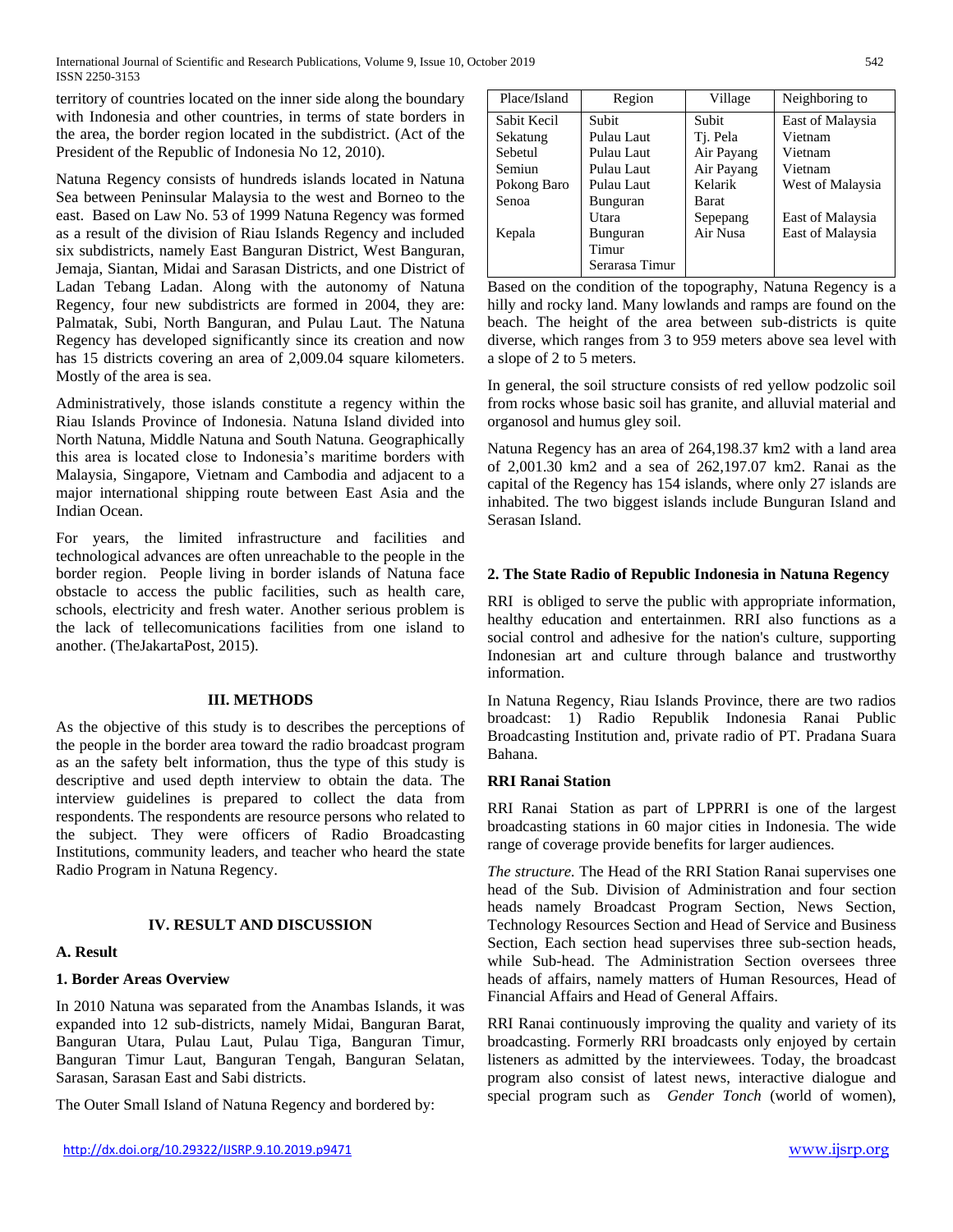International Journal of Scientific and Research Publications, Volume 9, Issue 10, October 2019 543 ISSN 2250-3153

*Kiprah Desa, Musik Religi*, *Kisi-Kisi Inspirasi*, and *Renungan Malam*.

## **List of Broadcasting Program.**

The broadcast program starting at 05.00 to 24.00 consisting of several major broadcasting programs is as follows: Broadcasts begin with the opening of Indonesian Raya song, *Sketsa Pagi*, *Gema Wahyu Ilahi*, *Hikmah Fajar*, Malay songs and Advertisement.

At 6:00 to 10:00 a.m. *Sketsa Pagi*, consist of news, music, central news, songs and music, public opinion (Hello Natuna), current reports, songs, advertisements, latest news, music and advertisements.

At 10:00 to 11:00 a.m. *Sketsa Siang*, consist of *Prosentase*, current reports, Indonesian Pop songs, current news, music and advertisements.

At 11.00 - 12.00 a.m. *Sketsa Siang* (continued), Sports Pro 3 news, current reports, songs and advertisements, interlude songs, Azan Zuhur, latest reports, songs and, advertisements, latest news.

At 13.00 to 15.00 p.m. *Risest Program*, news, foreign songs, current reports, advertisements, current news, interactive dialogue and music, current reports, songs and advertisements.

At 15:00 to 16:00 p.m. *Sketsa Sore/Petang,* consist of *'*Gender Tonck' (women world), Azan Asyar, *Instrumen Padang Pasir*, Song and advertisement, current report.

16.00 to 17.30 p.m. *Kiprah Desa* consist of regional news reports, village activities, current news, Dangdut Song, and religious music.

17.30 to 18.00 p.m. *Gema Wahyu Ilahi*, twilight pearls, religious music.

18.00 to 19.00 p.m. *Rest Program*, consist of inspirational grid. Beduk/Azan Magrib, *Intrumen Padang Pasir*, music and advertisements, current news.

19.00 p.m to 20.00 p.m. *Sketsa Malam*, central news, song and advertisement, Village echo, Latest news.

20.00 to 24.00 p.m. Nurjani, Songs and Advertisement and latest reports, oldest song.

# **3. Community Perceptions**

The foreign broadcasts that are often accessed by border communities are songs because the people are allied with neighboring Malaysia. Although foreign broadcasts cannot be fortified into Indonesia, the Indonesian people, especially those who live on the border can fortify themselves that they are Indonesian citizens and are difficult to be influenced by foreign broadcasts because aparted by the sea border.

Like any other sea islands, Selanting islands and other blank spot unable to receive the RRI broadcasts, while the Malaysian radio broadcasts is received. Thus, the Indonesia people who live on islands associated with neighboring countries face an economic problem, because of the farthest, most remote and outermost islands. Economic problems are very influential APBN - APBD through employee salaries and others are brought out of the country because of the needs of the community as well as the products of copra, cloves, rubber, while fishing catch of Indonesia were brought out of the country. (*H. Harmain – civil servant*).

Unlike before, the overseas radio broadcasts are difficult to capture now. If you want to hear the overseas radio broadcast, you have to use tools and radios with a short frequency. Thus, unlike in 70s, it is difficult to hear foreign radio broadcasts in Natuna Regency now, we don't hear anything, unless the old songs from cassets.

This is revealed that information from abroad hardly affects ideology, national identity, especially for people living in border areas, because the border communities themselves hold the strong ideological principles. Eventhough there is information that affects the nation's ideology, it can be overcome by broadcasting RRI Ranai through Islamic Religion, Public Opinion, cross-sectoral information, Hallo Natuna, *Sambung Rasa, Sari Serumpun*, Malay Traditional Culture, Educational Events, News, Current news and other events that can bind and convince border communities of ideology, national identity.

Furthermore, the school also implanted a sense of nationalism with national identity with various activities such as the Red and White Flag Raising Ceremony and other school ceremonies, this is one effort to strengthen the nation's ideology, but if the problem of culture is the nation's generation not only because of the impact radio broadcasts but because of the age of information technology that was evenly distributed throughout Indonesia not only in Natuna Regency. (Hj. Siti Asma, Civil Servant – a teacher)

The Radio Broadcasting Institutions performed its role as safety belts information in border areas. Thus, in my opinion, the oversead broadcast do not affect the people here, because of the Kab. Natuna consists of several islands, such as Pulau Laut near the border of the Philippines, so it is called "3T= *tertinggal, terjauh, terpencil*. By regarding its area and distance, it is difficult to predict the influence of ousider information to Indonesian. Consider the development of information technology, it cannot be limited by the influx of information flows from abroad or domestically. Radio may be handled a little, but if it is through information technology it is also difficult, it cannot be fortified. Therefore, the RRI broadcasts should be improved both in terms of coverage and broadcast quality, so that people fond it in a series of fostering and educating border communities in particular towards maintaining good ideology regarding the culture of national identity which is expected to fortify itself from the influence of foreign information. As result, it can be used as a cloak of information security. (*H. Khairullah – a headmaster Punggaran Timur*)

<http://dx.doi.org/10.29322/IJSRP.9.10.2019.p9471> [www.ijsrp.org](http://ijsrp.org/) The Radio Republik Indonesia Ranai broadcast should be evaluated it programs. It can be conveyed by survey, to determine the listener of those program. Both in terms of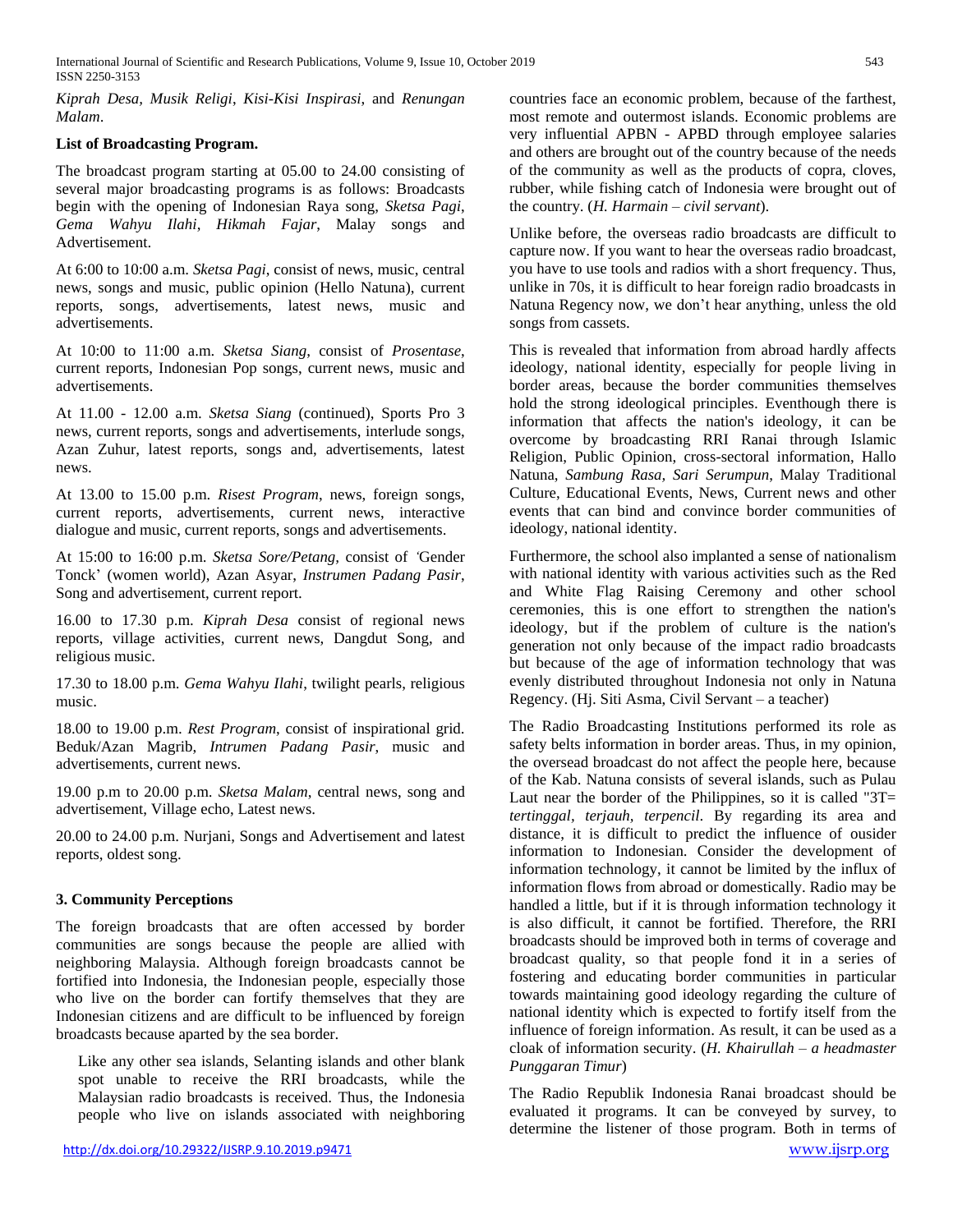human resources as well as in terms of equipment or facilities used and the revenue of broadcast providers altogether should be evaluated. The Natuna people of Indonesia are loyally citizen. It revealed when "Bung Hatta" asked the public about the position of Natuna whether it is part of Indonesia or not. Unsurprisingly, the youth of Natuna chose to unity with Indonesian territory.

The Natuna people will not be affected, firstly by the broadcasts in terms of the remote location and bordering the sea. The second, in terms of customs where the language is different, so that people are not easily affected, but if the behavior or culture of society changes compared in the past it was comprehensive and not only because of the radio broadcasts, but perhaps because of its age or rapidly developing information technology. However the broadcasts of the Radio Republic of Indonesia Natuna need to be aware the foreign information broadcasts that can affect Indonesian society in terms of social politics, security and other information that may be harms the security order of national stability.

The community also likes RRI which has broadcast products that may develop the Natuna community for better influence. If RRI can improve itself from the quality of broadcasts, it can be used as a safety belt to secure information, (H. Wansuhardi - Regional Secretary of Pungguran Timur)

For years, the foreign radio broadcast is not heard by the public, except songs that are solely regarded as entertainment. People like to hear the foreign broadcast just because of it is fun. And, unfortunately the RRI Ranai has not been able to reach all Natuna Regency areas, because there are many islands with remote area. Regarding the role of RRI Ranai, the people is aware that it has been declared a safety belt for information in the border region. However, inflows of information broadcast by foreign radio does not affect the country's ideology such as national identity or national sovereignty and a sense of nationalism. (*Ali Arsedi, a Civil Servants*)

As the state Radio of Republic Indonesia can improve the quality of its broadcasts in all border areas, it certainly can be used as an safety belt information in the border region, especially in Natuna Regency. Thus, to avoid the impact of foreign broadcasts, RRI Ranai must improve its broadcast program, both quality and quantity.

# **B. DISCUSSION**

Due to the large number of islands, the border areas are part of the BBPPKI area that coverage wide border areas, both sea and land with foreign countries. Some of the borders are difficult to receive domestic broadcasts (blank Spot), while the foreign broadcasts is easy to receive. It is admitted by a member of House of Representatives of Commission III of Natuna Regency, who commented that the foreign radio broadcasts such as Malaysia and Thailand are well received in Natuna Regency.

In order to realize the integrity of the NKRI region, there are needs of border management in these outermost islands. This needs to be a concern both by the central government and the regional government. The border area as the front porch of the foreign country is accessible and influenced by neighboring countries.

Based on the respondents commentaries, the RRI Ranai broadcast is not well accepted throughout the Natuna District. There are many blank sports in this region. Thus, the information broadcast by RRI Ranai has not been evenly distributed throughout the Natuna Regency, therefore, the people in certain areas still enjoy the Foreign Radio broadcasting. If the border community is accustomed to hear the foreign radio broadcasts, it is risky for the national identity, the ideological sovereignty of the NKRI. Moreover, the community are more familiar with foreign culture, figures, officials than their own countries.

In maintaining the sovereignty of the country, the national identity, the integrity of the Unitary Republic of Indonesia, the President Director of Broadcasting Institution of the Republic of Indonesia (LP-RRI) Mr. Perna Hadi declared Radio as the safety belt information that has a role to balance incoming information from abroad. Safety belts information that means equating people's perceptions on incoming information and anticipating that the community is not contaminated with foreign information. Thus, the RRI carries out the various broadcast programs in accordance with their respective regional cultures such as, *Sambung Rasa, Agama,* Interactive dialogue.

**Interactive Dialogue.** Submission of information through dialogue sessions between broadcasters and resource persons discussing specific topics. This event also involves listeners interacting with the speakers. The duration of interactive dialogue is 30-50 minutes.

The list of broadcast program show that there are no special program events as safety belts information, it is merely a general programs that are directed towards the sovereignty/identity of the nation of the Republic of Indonesia (NKRI).

The findings based on interview shown that the people in the border sub-district area with foreign countries enjoy the foreign broadcasts to fill their leisure time as entertainment. The border communities listen to the songs mostly because of allied border communities with Malaysian citizens.

According to the resource persons, there was no synergy between the agencies who managing the border area, which were involved a number of echelon I ministries and agencies, but their assistance to the border region did not succeed yet. Thus, the border area became the farthest island and the foremost island.

In anticipating the impact of foreign broadcasts, it is possible to make broadcast programs more real and clear, thus communities are not tempted by foreign broadcasts which have a negative impact on them.

The RRI Ranai has not yet reached the whole area of Natuna Regency. However, RRI Ranai has performed its role as an safety bel information in the area of border areas. For now, the border communities has not been affected by the foreign